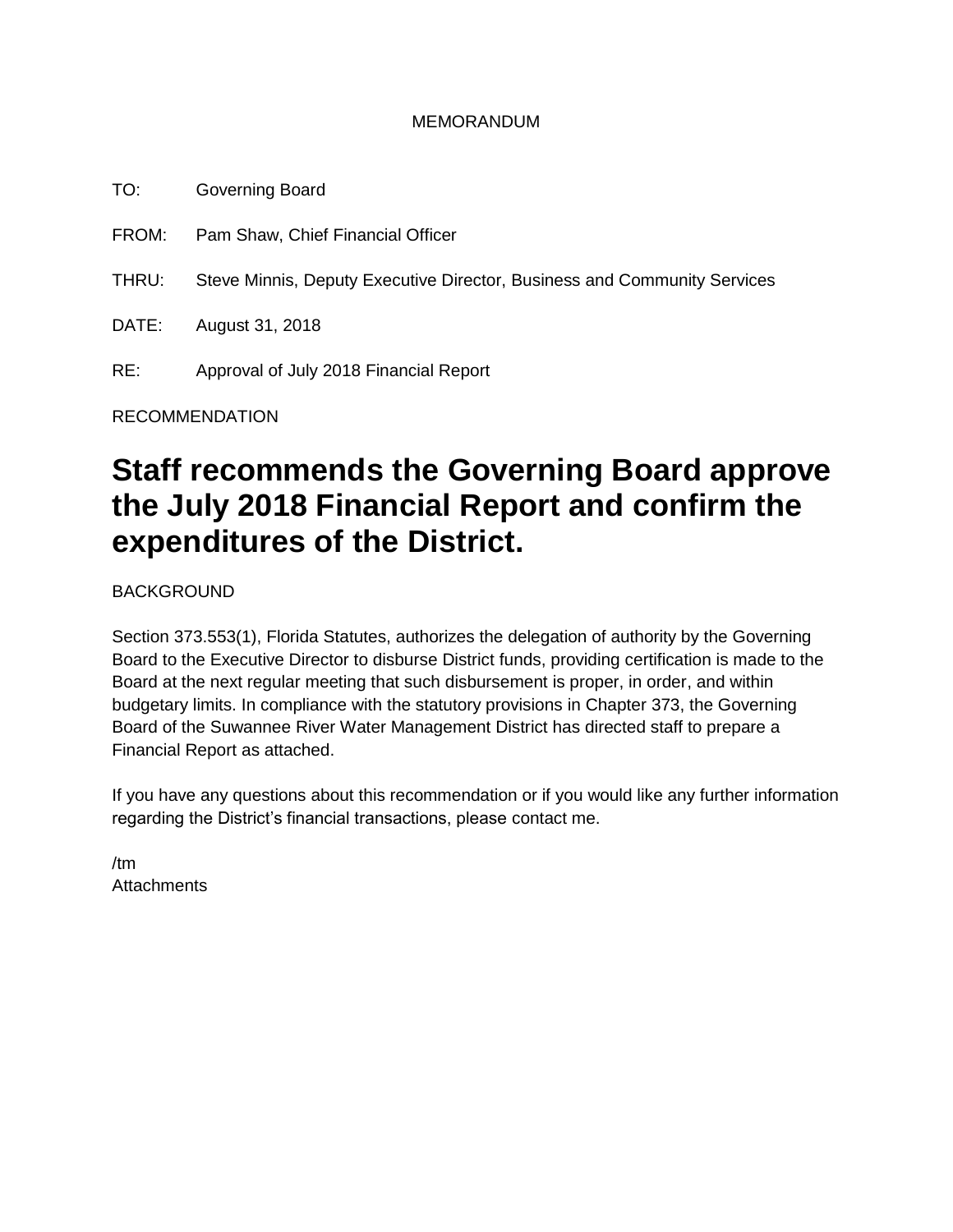|                                            | JUIY ZUIO                         |                           |                                  |
|--------------------------------------------|-----------------------------------|---------------------------|----------------------------------|
| <b>Financial Institution/Account</b>       | <b>Monthly</b><br><b>Interest</b> | <b>Interest</b><br>Rate % | <b>Closing</b><br><b>Balance</b> |
| <b>First Federal Permit Fee</b>            | \$0.00                            |                           | \$22,457.81                      |
| <b>First Federal Accounts Payable</b>      | \$0.00                            |                           | \$35,000.00                      |
| <b>First Federal Depository</b>            | \$165.29                          | 0.03%                     | \$574,435.17                     |
| Special Purpose Investment Account (SPIA)* | \$62,418.85                       | 1.76%                     | \$41,006,825.88                  |
| TOTAL                                      | \$62,584.14                       |                           | \$41,638,718.86                  |

### **Suwannee River Water Management District Cash Report July 2018**

\*SPIA is part of the Florida Treasury Investment Pool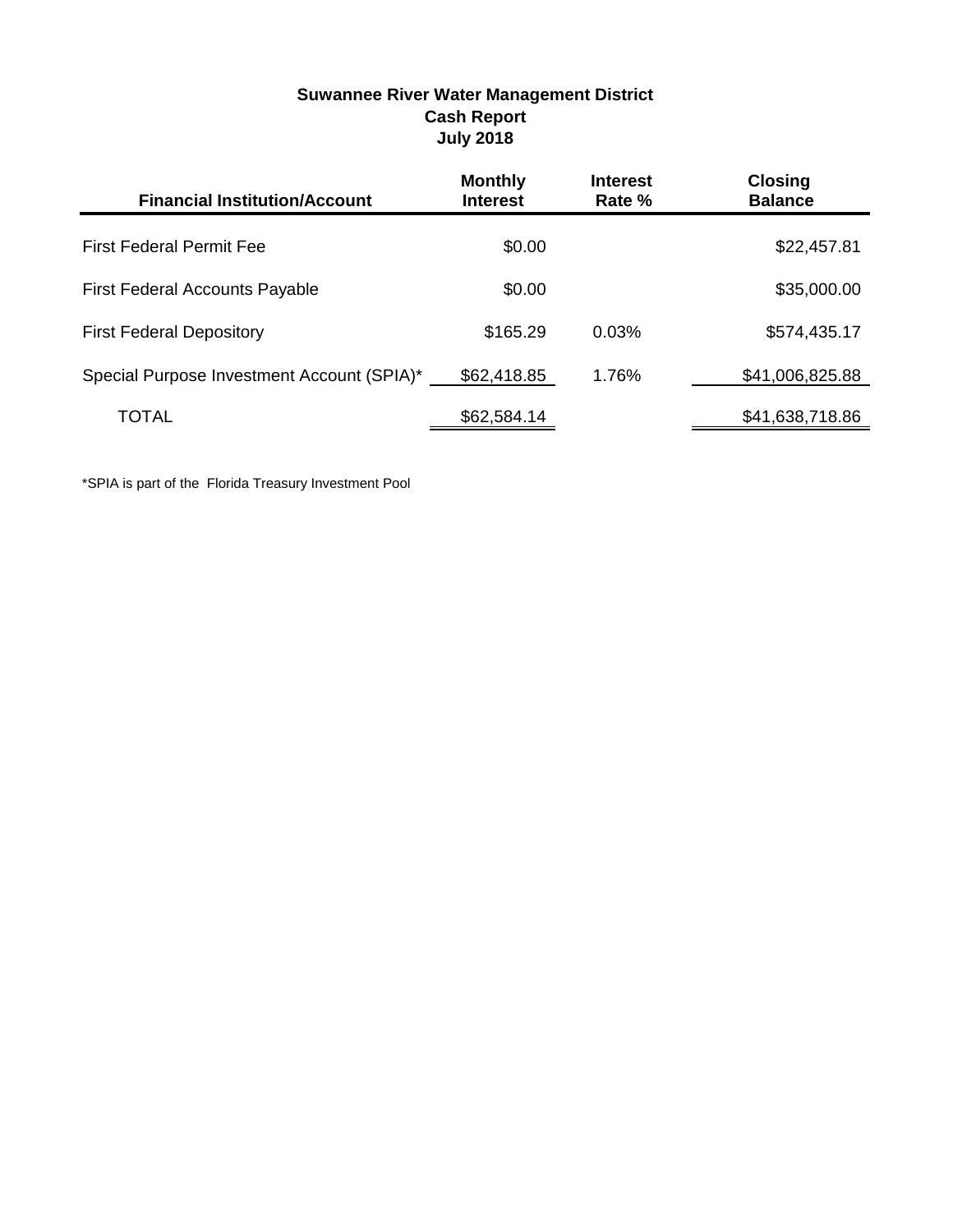#### **Suwannee River Water Management District Statement of Sources and Uses of Funds For the Month ending July 31, 2018 (Unaudited)**

|                            | <b>Current</b><br><b>Budget</b> |     | <b>Actuals</b><br><b>Through</b><br>7/31/2018 |      | Variance<br>(Under)/Over<br><b>Budget</b> | <b>Actuals As A</b><br>% of Budget |
|----------------------------|---------------------------------|-----|-----------------------------------------------|------|-------------------------------------------|------------------------------------|
| <b>Sources</b>             |                                 |     |                                               |      |                                           |                                    |
| Ad Valorem Property Taxes  | \$<br>5,591,837                 | S.  | 5.756.744 \$                                  |      | 164.907                                   | 102.9%                             |
| Intergovernmental Revenues | \$<br>59,873,387                | S   | 12,802,171                                    | S    | (47.071.216)                              | 21.4%                              |
| Interest on Invested Funds | \$<br>140,000 \$                |     | 582,627                                       | - \$ | 442.627                                   | 416.2%                             |
| License and Permit Fees    | \$<br>135,000 \$                |     | 176.436 \$                                    |      | 41.436                                    | 130.7%                             |
| Other                      | \$<br>1,226,100                 | \$. | 565,103 \$                                    |      | (660, 997)                                | 46.1%                              |
| Fund Balance               | \$<br>15,891,753                | S   | 2,146,130 \$                                  |      | (13,745,623)                              | 13.5%                              |
| <b>Total Sources</b>       | \$<br>82,858,077                |     | 22,029,210                                    | S    | (60, 828, 867)                            | 26.6%                              |

|                                              | Current       |      |                     |      |                |      | Available     |           |                         |
|----------------------------------------------|---------------|------|---------------------|------|----------------|------|---------------|-----------|-------------------------|
|                                              | <b>Budget</b> |      | <b>Expenditures</b> |      | Encumbrances - |      | <b>Budget</b> | %Expended | %Obligated <sup>3</sup> |
| <b>Uses</b>                                  |               |      |                     |      |                |      |               |           |                         |
| Water Resources Planning and Monitoring      | 9.322.743     | - \$ | 3.155.156           |      | 2.649.410 \$   |      | 3.518.177     | 34%       | 62%                     |
| Acquisition, Restoration and Public Works    | 65.326.091    | -SS  | 8.957.509           |      | 27.660.550     |      | 28,708,033    | 14%       | 56%                     |
| Operation and Maintenance of Lands and Works | 5.140.309     | - \$ | 2.576.948           |      | 384.630        | - \$ | 2.178.731     | 50%       | 58%                     |
| Regulation                                   | 1.392.916 \$  |      | 979,523             | - \$ | 8,476 \$       |      | 404.917       | 70%       | 71%                     |
| Outreach                                     | 225,475 \$    |      | 144.452             |      | 25,000         | - \$ | 56,023        | 64%       | 75%                     |
| Management and Administration                | .450.543      | - \$ | 1.325.549           |      | $32,511$ \$    |      | 92.482        | 91%       | 94%                     |
| <b>Total Uses</b>                            | 82,858,077    |      | 17,139,137          |      | 30,760,577     |      | 34.958.363    | 21%       | 58%                     |

<sup>1</sup> Actual Fund Balance used is recorded at the end of the fiscal year. This amount represents Fund Balance used for the Monitor Well Improvement Program

and the AG and RIVER Cost-Share Programs.<br><sup>2</sup> Encumbrances represent unexpended balances of open purchase orders and contracts.<br><sup>3</sup> Represents the sum of expenditures and encumbrances as a percentage of the available budge

This financial statement is prepared as of July 31, 2018 and covers the interim period since the most recent audited financial statements.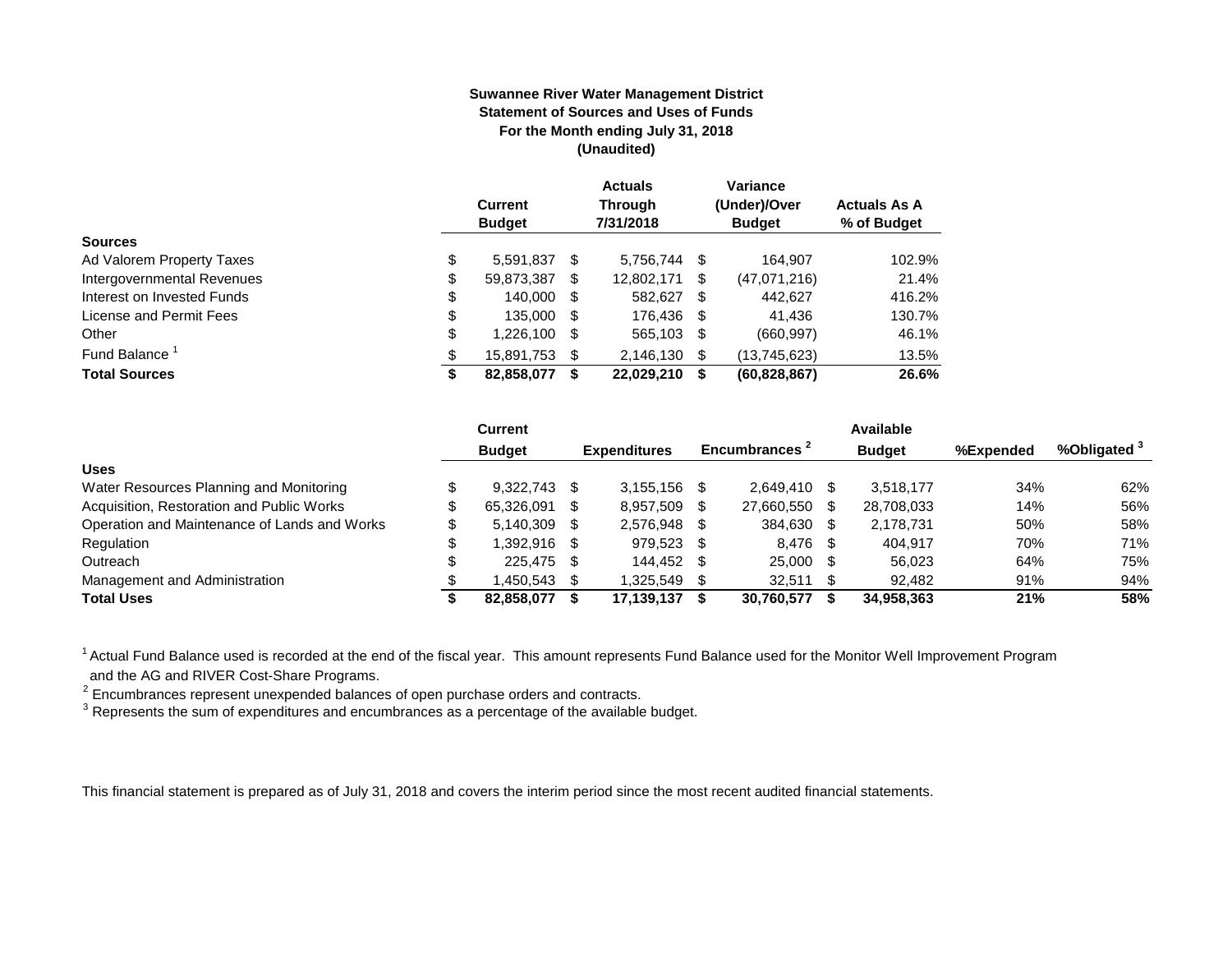| <b>July 31, 2018</b>                             |               |                |               |  |
|--------------------------------------------------|---------------|----------------|---------------|--|
|                                                  |               |                |               |  |
|                                                  | <u>Y-T-D</u>  |                | <b>ANNUAL</b> |  |
| <b>Recap of All Funds</b>                        | <b>ACTUAL</b> | ENCUM.         | <b>BUDGET</b> |  |
| <b>REVENUES</b>                                  |               |                |               |  |
| AD VALOREM REVENUE                               | 5,756,744     | 0              | 5,591,837     |  |
| <b>INTEREST REVENUE</b>                          | 582,627       | 0              | 140,000       |  |
| <b>OTHER INCOME</b>                              | 890           | 0              | 0             |  |
| <b>AUCTION REVENUE</b>                           | 9,968         | 0              | 0             |  |
| <b>TIMBER REVENUE</b>                            | 553,494       | 0              | 1,000,000     |  |
| <b>PERMIT REVENUE</b>                            | 176,436       | 0              | 135,000       |  |
| <b>LAND USE REVENUE</b>                          | 750           | 0              | 0             |  |
| <b>LOCAL REVENUE</b>                             | 153,396       | 0              | 226,100       |  |
| <b>TOTAL STATE APPROPRIATIONS</b>                | 6,505,119     | 0              | 6,505,119     |  |
| <b>DEP REVENUE</b>                               | 3,224,332     | 0              | 44,866,318    |  |
| <b>FDOT REVENUE</b>                              | 702,012       | 0              | 950,000       |  |
| <b>FDOT LAP GRANT REVENUE</b>                    | 7,015         | 0              | 1,000,000     |  |
| <b>FFWC REVENUE</b>                              | 301,494       | 0              | 400,000       |  |
| <b>NFWF REVENUE</b>                              | 85,873        | 0              | 145,000       |  |
| <b>FLORIDA FORESTRY REVENUE</b>                  | 86,528        | 0              | 100,000       |  |
| <b>STATE REVENUE - FLORIDA FOREVER</b>           | 1,485,930     | 0              | 1,800,000     |  |
| <b>FEMA REVENUE</b>                              | 250,473       | 0              | 3,249,000     |  |
| <b>US TREASURY</b>                               | 0             | 0              | 707,950       |  |
| <b>USE OF FUND BALANCE</b>                       | 2,146,130     | 0              | 16,041,753    |  |
| <b>TOTAL REVENUES</b>                            | 22,029,210    | O              | 82,858,077    |  |
| <b>EXPENDITURES</b>                              |               |                |               |  |
| TOTAL SALARIES AND BENEFITS                      | 4,405,188     | 0              | 6,047,222     |  |
| <b>TOTAL CONTRACTUAL SERVICES</b>                | 5,234,767     | 9,786,247      | 32,477,909    |  |
| <b>TOTAL OPERATING EXPENSES</b>                  | 699,541       | 94,835         | 1,370,119     |  |
| <b>TOTAL CAPITAL OUTLAY</b>                      | 187,098       | 25,413         | 308,044       |  |
| TOTAL FIXED CAPITAL OUTLAY                       | 3,177,768     | 0              | 8,371,848     |  |
| <b>TOTAL INTERAGENCY EXPENSES</b>                | 3,434,775     | 20,854,082     | 34,282,935    |  |
| <b>TOTAL EXPENDITURES</b>                        | 17,139,137    | 30,760,577     | 82,858,077    |  |
| <b>EXCESS REVENUES OVER (UNDER) EXPENDITURES</b> | 4,890,073     | (30, 760, 577) | 0             |  |
|                                                  |               |                |               |  |
|                                                  | Y-T-D         |                | <b>ANNUAL</b> |  |
| <b>Fund 01: General Fund</b>                     | <b>ACTUAL</b> | ENCUM.         | <b>BUDGET</b> |  |
| <b>REVENUES</b>                                  |               |                |               |  |
| <b>TOTAL REVENUES</b>                            | 10,721,532    | U              | 9,492,276     |  |
| <b>EXPENDITURES</b>                              |               |                |               |  |
| TOTAL SALARIES AND BENEFITS                      | 3,826,146     | 0              | 5,236,014     |  |
| <b>TOTAL CONTRACTUAL SERVICES</b>                | 639,600       | 1,142,309      | 2,210,609     |  |
| <b>TOTAL OPERATING EXPENSES</b>                  | 447,556       | 32,042         | 840,463       |  |
| <b>TOTAL CAPITAL OUTLAY</b>                      | 52,276        | 25,076         | 156,290       |  |
| TOTAL FIXED CAPITAL OUTLAY                       | 0             | 0              | 0             |  |
| <b>TOTAL INTERAGENCY EXPENSES</b>                | 601,312       | 454,909        | 1,048,900     |  |
| <b>TOTAL EXPENDITURES</b>                        | 5,566,890     | 1,654,335      | 9,492,276     |  |

**EXCESS REVENUES OVER (UNDER) EXPENDITURES 5,154,642 (1,654,335) 0**

# **STATEMENT OF ACTIVITY - REVENUE AND EXPENSE ROLLUP (UNAUDITED)**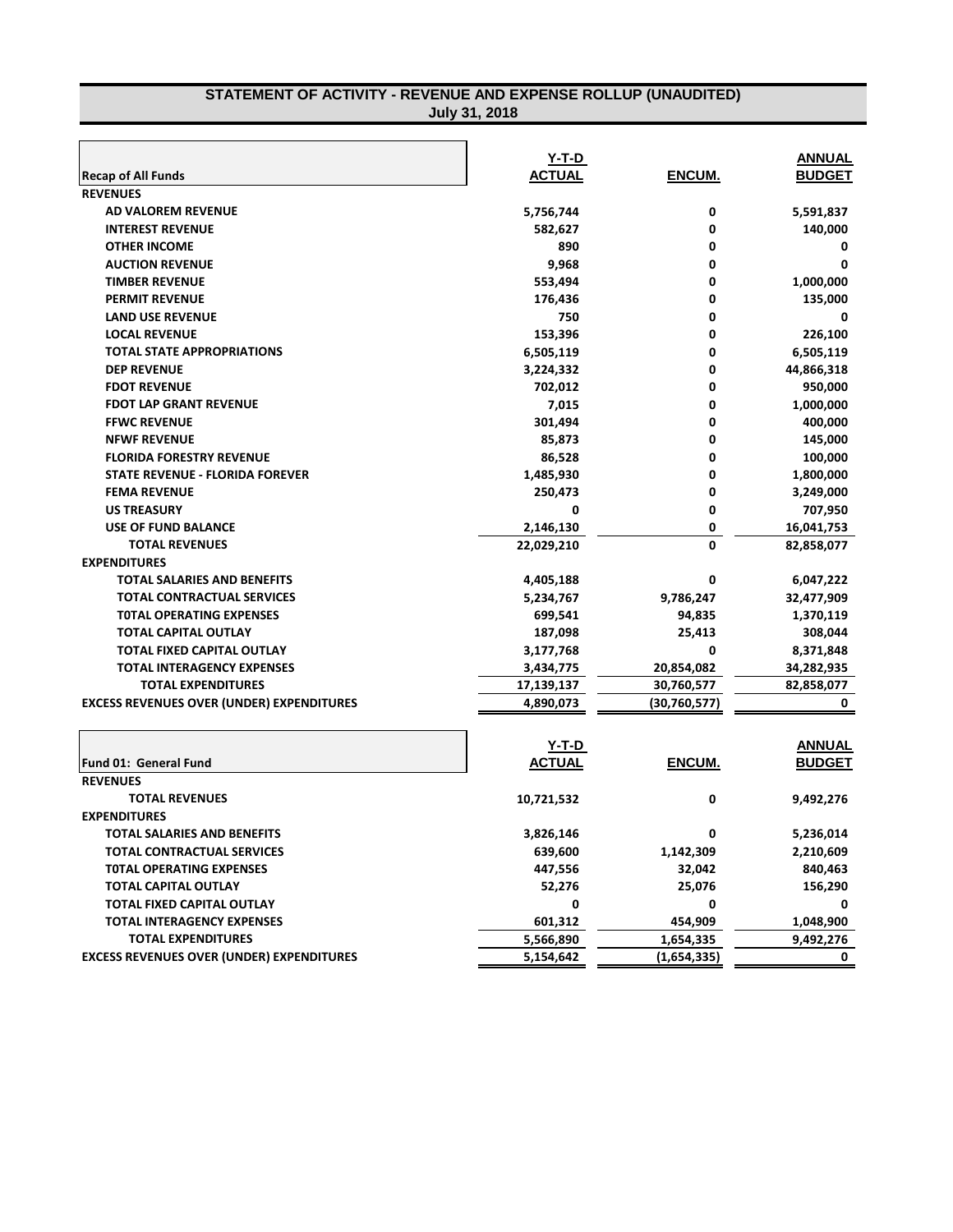| STATEMENT OF ACTIVITY - REVENUE AND EXPENSE ROLLUP (UNAUDITED) |
|----------------------------------------------------------------|
| July 31, 2018                                                  |

|                                                                 | Y-T-D          |                | <b>ANNUAL</b> |
|-----------------------------------------------------------------|----------------|----------------|---------------|
| Fund 05: Middle Suwannee                                        | <b>ACTUAL</b>  | ENCUM.         | <b>BUDGET</b> |
| <b>REVENUES</b>                                                 |                |                |               |
| <b>TOTAL REVENUES</b>                                           | 103,182        | 0              | 589,083       |
| <b>EXPENDITURES</b>                                             |                |                |               |
| <b>TOTAL SALARIES AND BENEFITS</b>                              | 0              | 0              | 0             |
| <b>TOTAL CONTRACTUAL SERVICES</b>                               | 103,182        | 51,967         | 589,083       |
| <b>TOTAL OPERATING EXPENSES</b>                                 | 0              | 0              | 0             |
| <b>TOTAL CAPITAL OUTLAY</b>                                     | 0              | 0              | 0             |
| TOTAL FIXED CAPITAL OUTLAY                                      | 0              | 0              | 0             |
| <b>TOTAL INTERAGENCY EXPENSES</b>                               | 0              | 0              | 0             |
| TOTAL EXPENDITURES                                              | 103,182        | 51,967         | 589,083       |
| <b>EXCESS REVENUES OVER (UNDER) EXPENDITURES</b>                | 0              | (51, 967)      | 0             |
|                                                                 |                |                |               |
|                                                                 | <u>Y-T-D</u>   |                | <b>ANNUAL</b> |
| <b>Fund 06: Springs Appropriation</b>                           | <b>ACTUAL</b>  | ENCUM.         | <b>BUDGET</b> |
| <b>REVENUES</b>                                                 |                |                |               |
| <b>FUND TRANSFER IN</b>                                         | 1,485,930      | 0              | 4,865,930     |
| <b>DEP REVENUE</b>                                              | 3,109,171      | 0              | 43,852,235    |
| <b>TOTAL REVENUES</b>                                           | 4,595,101      | 0              | 48,718,165    |
| <b>EXPENDITURES</b>                                             |                |                |               |
| <b>TOTAL SALARIES AND BENEFITS</b>                              | 61             | 0              | 0             |
| <b>TOTAL CONTRACTUAL SERVICES</b>                               | 1,065,955      | 5,162,463      | 15,494,577    |
| <b>TOTAL OPERATING EXPENSES</b>                                 | 0              | 0              | 0             |
| <b>TOTAL CAPITAL OUTLAY</b>                                     | 0              | 0              | 0             |
|                                                                 |                |                |               |
| TOTAL FIXED CAPITAL OUTLAY<br><b>TOTAL INTERAGENCY EXPENSES</b> | 2,908,379      |                | 7,388,898     |
|                                                                 | 1,012,241      | 17,691,215     | 25,834,690    |
| <b>TOTAL EXPENDITURES</b>                                       | 4,986,635      | 22,853,679     | 48,718,165    |
| <b>EXCESS REVENUES OVER (UNDER) EXPENDITURES</b>                | $(391, 535)$ * | (22, 853, 679) | 0             |
| *Excess Expenditures to be covered by DEP Reimbursement Grant   |                |                |               |
|                                                                 | <u>Y-T-D</u>   |                | <b>ANNUAL</b> |
| Fund 07: Local Revenue                                          | <b>ACTUAL</b>  | ENCUM.         | <b>BUDGET</b> |
| <b>REVENUES</b>                                                 |                |                |               |
| <b>TOTAL REVENUES</b>                                           | 105,600        | 0              | 105,600       |
| <b>EXPENDITURES</b>                                             |                |                |               |
| <b>TOTAL SALARIES AND BENEFITS</b>                              | 0              | 0              | 0             |
| <b>TOTAL CONTRACTUAL SERVICES</b>                               | 0              | 0              | 0             |
| <b>TOTAL OPERATING EXPENSES</b>                                 | 0              | 0              | 0             |
| <b>TOTAL CAPITAL OUTLAY</b>                                     | 0              | 0              | $\mathbf 0$   |
| TOTAL FIXED CAPITAL OUTLAY                                      | 0              | 0              | 0             |
| TOTAL INTERAGENCY EXPENSES                                      | 105,600        | 0              | 105,600       |
| <b>TOTAL EXPENDITURES</b>                                       | 105,600        | 0              | 105,600       |
| <b>EXCESS REVENUES OVER (UNDER) EXPENDITURES</b>                | 0              | 0              | 0             |
|                                                                 |                |                |               |
|                                                                 | Y-T-D          |                | <u>ANNUAL</u> |
| Fund 08: WMLTF / Springs                                        | <b>ACTUAL</b>  | ENCUM.         | <b>BUDGET</b> |
| <b>REVENUES</b>                                                 |                |                |               |
| <b>TOTAL REVENUES</b>                                           | 14,739         | 0              | 425,000       |
| <b>EXPENDITURES</b>                                             |                |                |               |
| <b>TOTAL SALARIES AND BENEFITS</b>                              | 12,816         | 0              | 0             |
| <b>TOTAL CONTRACTUAL SERVICES</b>                               | 0              | 0              | 275,000       |
| <b>TOTAL OPERATING EXPENSES</b>                                 | 0              | 0              | 0             |
| <b>TOTAL CAPITAL OUTLAY</b>                                     | 0              | 0              | 0             |
| TOTAL FIXED CAPITAL OUTLAY                                      | 0              | 0              | 0             |
| <b>TOTAL INTERAGENCY EXPENSES</b>                               | 1,328          | 194,676        | 150,000       |
| <b>TOTAL EXPENDITURES</b>                                       | 14,144         | 194,676        | 425,000       |
| <b>EXCESS REVENUES OVER (UNDER) EXPENDITURES</b>                | 595            | (194, 676)     | 0             |
|                                                                 |                |                |               |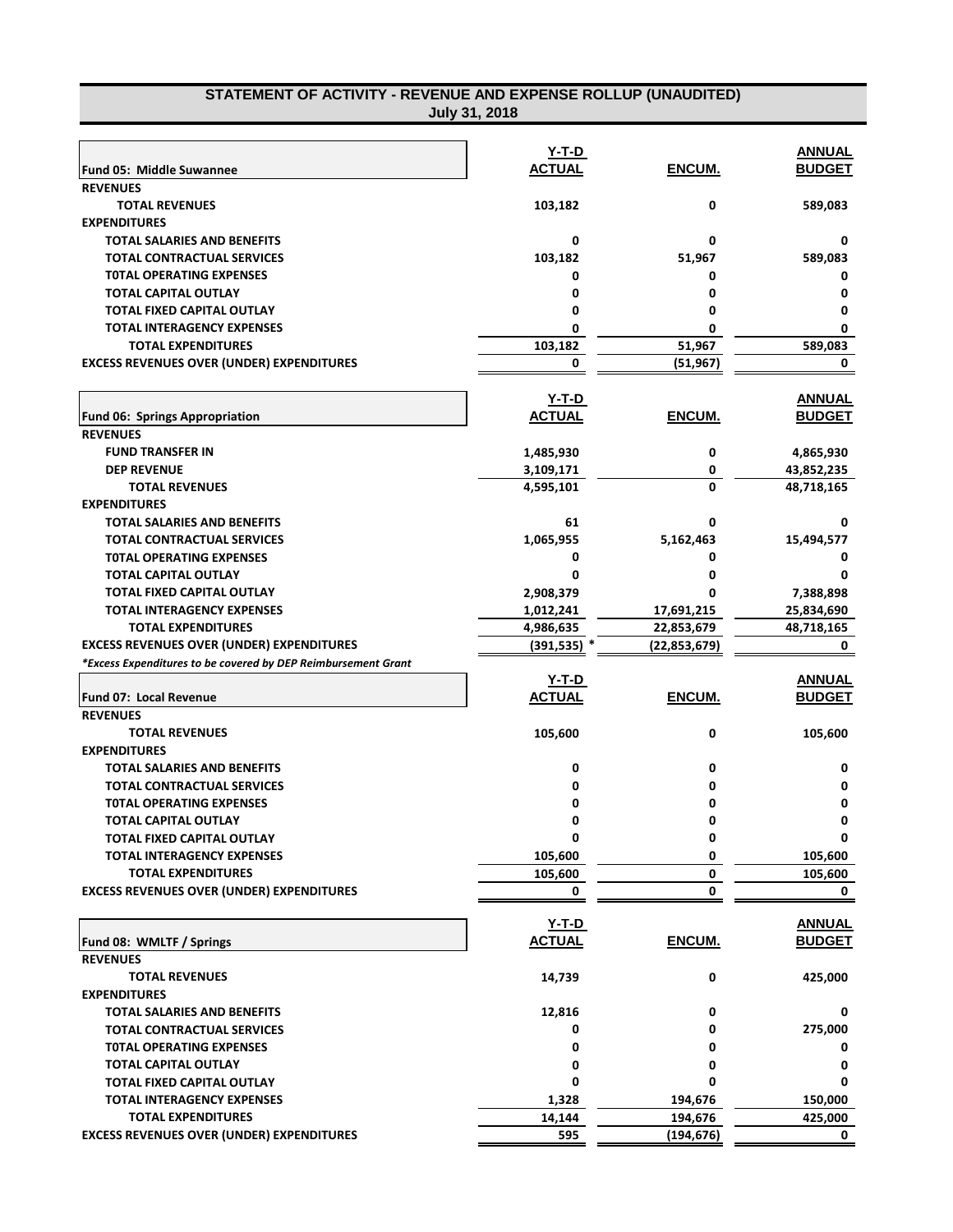### **STATEMENT OF ACTIVITY - REVENUE AND EXPENSE ROLLUP (UNAUDITED) July 31, 2018**

|                                                  | Y-T-D         |            | <b>ANNUAL</b> |
|--------------------------------------------------|---------------|------------|---------------|
| <b>Fund 09: Monitor Well Improvements</b>        | <b>ACTUAL</b> | ENCUM.     | <b>BUDGET</b> |
| <b>REVENUES</b>                                  |               |            |               |
| <b>FUND BALANCE TRANSFER IN</b>                  | 249,901       | 0          | 500,000       |
| <b>TOTAL REVENUES</b>                            | 249,901       | $\Omega$   | 530,000       |
| <b>EXPENDITURES</b>                              |               |            |               |
| <b>TOTAL SALARIES AND BENEFITS</b>               | 0             | 0          | 0             |
| <b>TOTAL CONTRACTUAL SERVICES</b>                | 249,901       | 380,394    | 500,000       |
| <b>TOTAL OPERATING EXPENSES</b>                  | 0             | 0          | 30,000        |
| <b>TOTAL CAPITAL OUTLAY</b>                      | 0             | 0          | 0             |
| <b>TOTAL FIXED CAPITAL OUTLAY</b>                | 0             | 0          | 0             |
| <b>TOTAL INTERAGENCY EXPENSES</b>                | 0             | 0          | 0             |
| <b>TOTAL EXPENDITURES</b>                        | 249,901       | 380,394    | 530,000       |
| <b>EXCESS REVENUES OVER (UNDER) EXPENDITURES</b> | 0             | (380, 394) | 0             |
|                                                  |               |            |               |
|                                                  |               |            |               |
|                                                  | <b>Y-T-D</b>  |            | <b>ANNUAL</b> |
| Fund 10: Florida Forever & P-2000                | <b>ACTUAL</b> | ENCUM.     | <b>BUDGET</b> |
| <b>REVENUES</b>                                  |               |            |               |
| <b>INTEREST REVENUE</b>                          | 23,987        | 0          | 0             |
| <b>FUND TRANSFERS OUT</b>                        | (1,485,930)   | 0          | (1,485,930)   |
| <b>STATE REVENUE - FLORIDA FOREVER</b>           | 1,485,930     | 0          | 1,800,000     |
| <b>TOTAL REVENUES</b>                            | 23,987        | 0          | 361,570       |
| <b>EXPENDITURES</b>                              |               |            |               |
| <b>TOTAL SALARIES AND BENEFITS</b>               | 0             | 0          | 0             |
| <b>TOTAL CONTRACTUAL SERVICES</b>                | 5,149         | 2,400      | 359,070       |
| <b>TOTAL OPERATING EXPENSES</b>                  | 0             | 0          | 2,500         |
| <b>TOTAL CAPITAL OUTLAY</b>                      | $\Omega$      | 0          | 0             |
| <b>TOTAL FIXED CAPITAL OUTLAY</b>                | 0             | 0          | 0             |
| <b>TOTAL INTERAGENCY EXPENSES</b>                | 0             | 0          | 0             |
| <b>TOTAL EXPENDITURES</b>                        | 5,149         | 2,400      | 361,570       |
| <b>EXCESS REVENUES OVER (UNDER) EXPENDITURES</b> | 18,838        | (2,400)    | 0             |
|                                                  |               |            |               |
|                                                  |               |            |               |
|                                                  | $Y-T-D$       |            | <b>ANNUAL</b> |
| Fund 12: DOT ETDM                                | <b>ACTUAL</b> | ENCUM.     | <b>BUDGET</b> |

| <b>Fund 12: DOT ETDM</b>                         | <b>ACTUAL</b> | ENCUM. | <b>BUDGET</b> |
|--------------------------------------------------|---------------|--------|---------------|
| <b>REVENUES</b>                                  |               |        |               |
| <b>TOTAL REVENUES</b>                            | 539           |        | 10,000        |
| <b>EXPENDITURES</b>                              |               |        |               |
| <b>TOTAL SALARIES AND BENEFITS</b>               | 355           |        | 10,000        |
| <b>TOTAL CONTRACTUAL SERVICES</b>                | 0             |        |               |
| <b>TOTAL OPERATING EXPENSES</b>                  |               |        |               |
| <b>TOTAL CAPITAL OUTLAY</b>                      |               |        |               |
| <b>TOTAL FIXED CAPITAL OUTLAY</b>                |               |        |               |
| <b>TOTAL INTERAGENCY EXPENSES</b>                |               |        |               |
| <b>TOTAL EXPENDITURES</b>                        | 355           |        | 10,000        |
| <b>EXCESS REVENUES OVER (UNDER) EXPENDITURES</b> | 184           |        |               |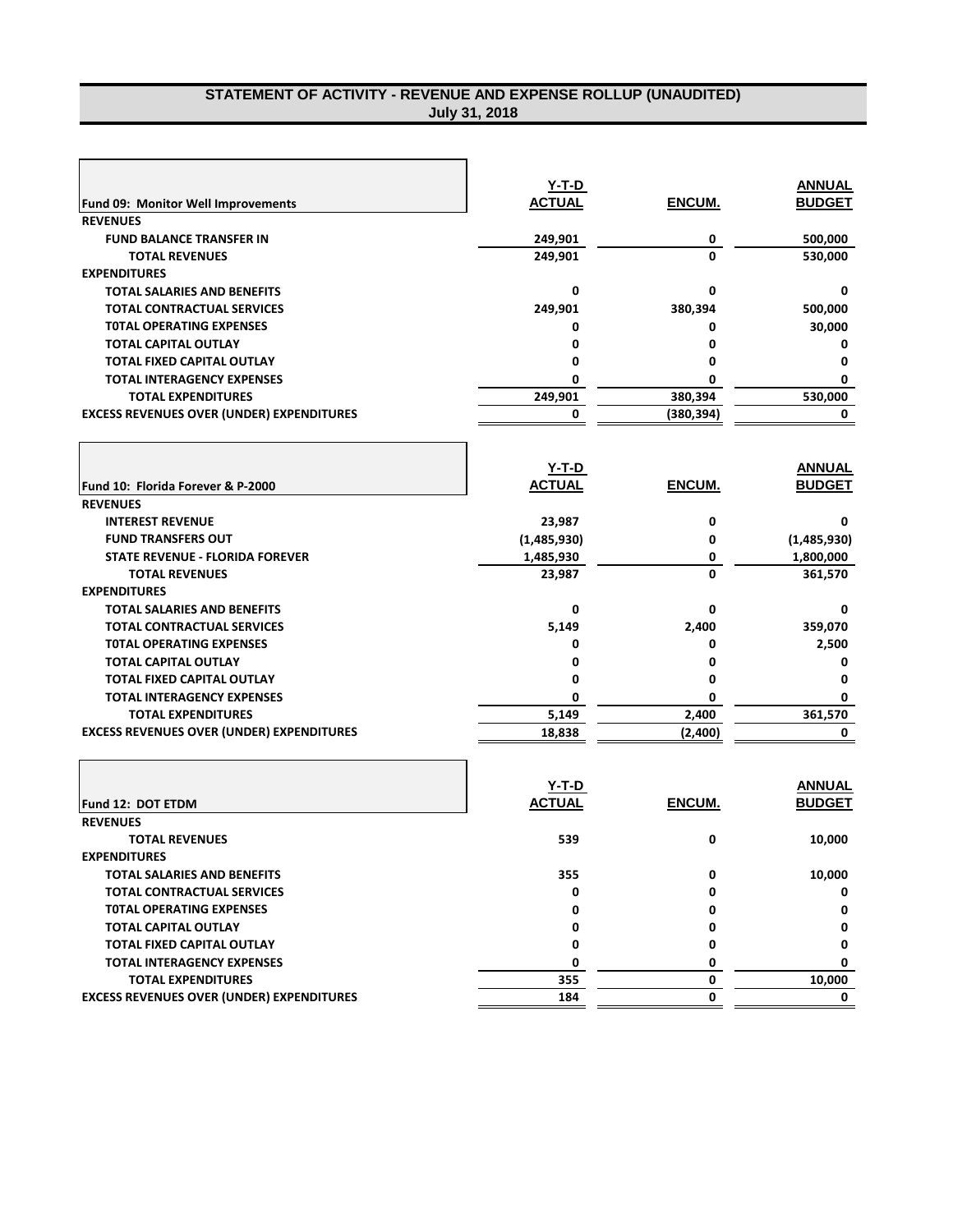### **STATEMENT OF ACTIVITY - REVENUE AND EXPENSE ROLLUP (UNAUDITED) July 31, 2018**

|                                                                               | $Y-T-D$        |            | <b>ANNUAL</b> |
|-------------------------------------------------------------------------------|----------------|------------|---------------|
| <b>Fund 13: Land Management/Operations</b>                                    | <b>ACTUAL</b>  | ENCUM.     | <b>BUDGET</b> |
| <b>REVENUES</b>                                                               |                |            |               |
| <b>TOTAL REVENUES</b>                                                         | 2,936,096      | 0          | 5,010,309     |
| <b>EXPENDITURES</b>                                                           |                |            |               |
| <b>TOTAL SALARIES AND BENEFITS</b>                                            | 556,190        | 0          | 801,208       |
| <b>TOTAL CONTRACTUAL SERVICES</b>                                             | 1,263,346      | 321,019    | 2,625,691     |
| <b>TOTAL OPERATING EXPENSES</b>                                               | 246,010        | 62,794     | 493,656       |
| <b>TOTAL CAPITAL OUTLAY</b>                                                   | 134,822        | 337        | 151,754       |
| <b>TOTAL FIXED CAPITAL OUTLAY</b>                                             | 269,389        | 0          | 275,000       |
| <b>TOTAL INTERAGENCY EXPENSES</b>                                             | 368,707        | 480        | 663,000       |
| <b>TOTAL EXPENDITURES</b>                                                     | 2,838,464      | 384,630    | 5,010,309     |
| <b>EXCESS REVENUES OVER (UNDER) EXPENDITURES</b>                              | 97,632         | (384, 630) | 0             |
|                                                                               | Y-T-D          |            | <b>ANNUAL</b> |
| Fund 19: DOT Mitigation                                                       | <b>ACTUAL</b>  | ENCUM.     | <b>BUDGET</b> |
| <b>REVENUES</b>                                                               |                |            |               |
| <b>TOTAL REVENUES</b>                                                         | 714,694        | 0          | 1,150,000     |
| <b>EXPENDITURES</b>                                                           |                |            |               |
| <b>TOTAL SALARIES AND BENEFITS</b>                                            | 0              | 0          | 0             |
| <b>TOTAL CONTRACTUAL SERVICES</b>                                             | 709,840        | 305,911    | 1,150,000     |
| <b>TOTAL OPERATING EXPENSES</b>                                               | 0              | 0          | 0             |
| <b>TOTAL CAPITAL OUTLAY</b>                                                   | 0              | 0          | 0             |
| <b>TOTAL FIXED CAPITAL OUTLAY</b>                                             | 0              | 0          | 0             |
| <b>TOTAL INTERAGENCY EXPENSES</b>                                             | 0              | 0          | 0             |
| <b>TOTAL EXPENDITURES</b>                                                     | 709,840        | 305,911    | 1,150,000     |
| <b>EXCESS REVENUES OVER (UNDER) EXPENDITURES</b>                              | 4,854          | (305, 911) | 0             |
|                                                                               |                |            |               |
|                                                                               | Y-T-D          |            | <b>ANNUAL</b> |
| Fund 29: Suwannee River Partnership                                           | <b>ACTUAL</b>  | ENCUM.     | <b>BUDGET</b> |
| <b>REVENUES</b>                                                               |                |            |               |
| <b>TOTAL REVENUES</b>                                                         | 62,991         | 0          | 120,500       |
| <b>EXPENDITURES</b>                                                           |                |            |               |
|                                                                               |                |            |               |
| <b>TOTAL SALARIES AND BENEFITS</b>                                            | 0              | 0          | 0             |
| <b>TOTAL CONTRACTUAL SERVICES</b>                                             | 0              | 0          | 0             |
| <b>TOTAL OPERATING EXPENSES</b>                                               | 4,491          | 0          | 3,500         |
| <b>TOTAL CAPITAL OUTLAY</b>                                                   | 0              | 0          | 0             |
| <b>TOTAL FIXED CAPITAL OUTLAY</b>                                             | Ω              | 0          | Ω             |
| <b>TOTAL INTERAGENCY EXPENSES</b>                                             | 58,500         | 58,500     | 117,000       |
| <b>TOTAL EXPENDITURES</b>                                                     | 62,991         | 58,500     | 120,500       |
| <b>EXCESS REVENUES OVER (UNDER) EXPENDITURES</b>                              | 0              | (58, 500)  | 0             |
|                                                                               |                |            |               |
|                                                                               | Y-T-D          |            | <b>ANNUAL</b> |
| Fund 30: Camp Blanding Buffer Lands                                           | <b>ACTUAL</b>  | ENCUM.     | <b>BUDGET</b> |
| <b>REVENUES</b>                                                               |                |            |               |
| <b>TOTAL REVENUES</b>                                                         | 9,724          | 0          | 707,950       |
| <b>EXPENDITURES</b>                                                           |                |            |               |
| <b>TOTAL SALARIES AND BENEFITS</b>                                            | 0              | 0          | 0             |
| <b>TOTAL CONTRACTUAL SERVICES</b>                                             | 3,580          | 0          | 0             |
| <b>TOTAL OPERATING EXPENSES</b>                                               | 0              | 0          | 0             |
| <b>TOTAL CAPITAL OUTLAY</b>                                                   | 0              | 0          | 0             |
| TOTAL FIXED CAPITAL OUTLAY                                                    | 0              | 0          | 707,950       |
| <b>TOTAL INTERAGENCY EXPENSES</b>                                             | 0              | 0          | 0             |
| <b>TOTAL EXPENDITURES</b><br><b>EXCESS REVENUES OVER (UNDER) EXPENDITURES</b> | 3,580<br>6,144 | 0<br>0     | 707,950<br>0  |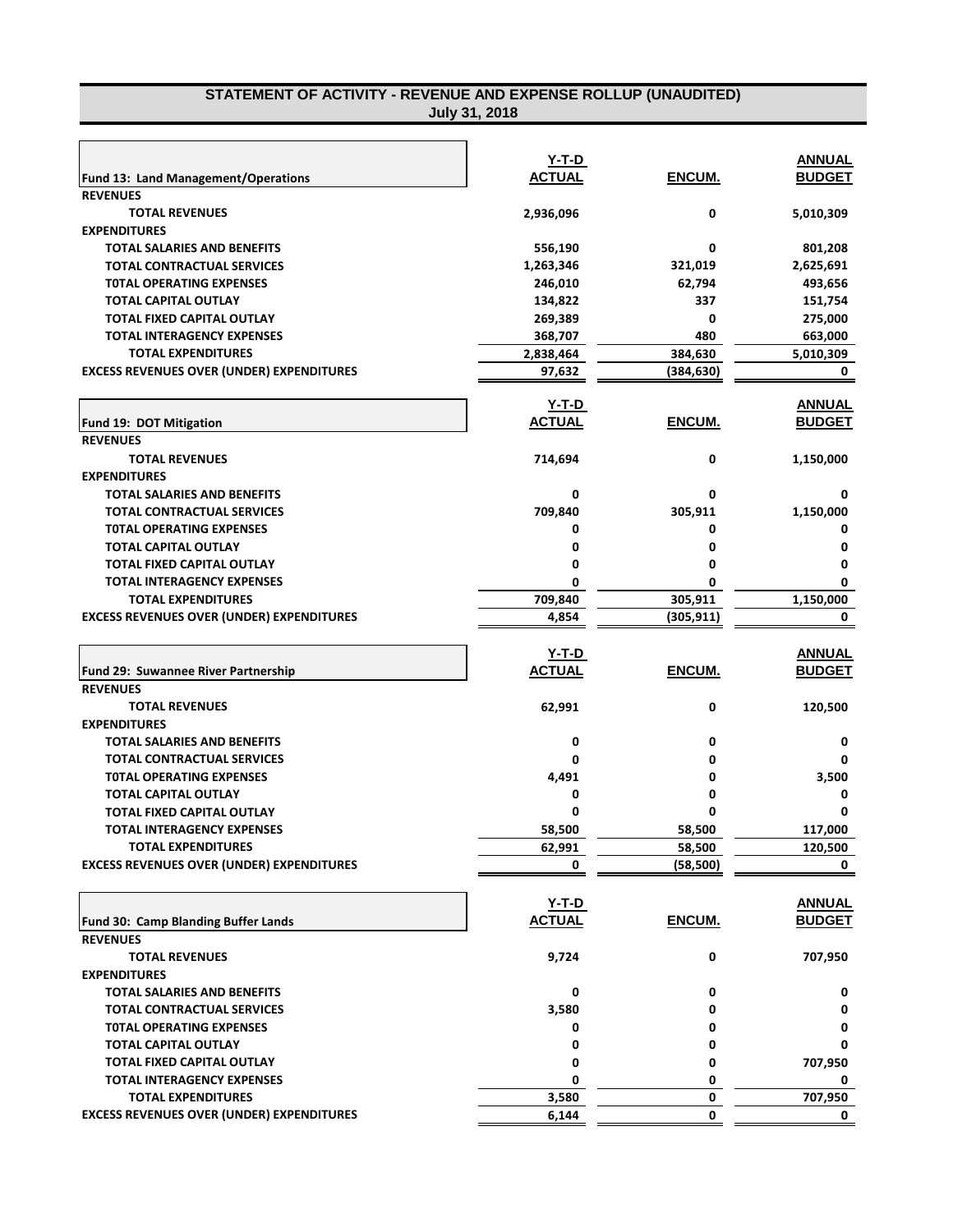| STATEMENT OF ACTIVITY - REVENUE AND EXPENSE ROLLUP (UNAUDITED) | July 31, 2018 |               |               |
|----------------------------------------------------------------|---------------|---------------|---------------|
|                                                                |               |               |               |
|                                                                | Y-T-D         |               | <b>ANNUAL</b> |
| Fund 33: PCS Mitigation                                        | <b>ACTUAL</b> | ENCUM.        | <b>BUDGET</b> |
| <b>REVENUES</b>                                                |               |               |               |
| <b>TOTAL REVENUES</b><br><b>EXPENDITURES</b>                   | 1,533         | 0             | 0             |
|                                                                |               |               |               |
| <b>TOTAL SALARIES AND BENEFITS</b>                             | 0             | 0             | 0             |
| <b>TOTAL CONTRACTUAL SERVICES</b>                              | 0             | 0             | $\mathbf{0}$  |
| <b>TOTAL OPERATING EXPENSES</b>                                | 0             | 0             | 0             |
| <b>TOTAL CAPITAL OUTLAY</b>                                    | 0             | 0             | 0             |
| <b>TOTAL FIXED CAPITAL OUTLAY</b>                              | 0             | 0             | $\mathbf{0}$  |
| <b>TOTAL INTERAGENCY EXPENSES</b>                              | 0             | 0             | 0             |
| <b>TOTAL EXPENDITURES</b>                                      | 0             | 0             | 0             |
| <b>EXCESS REVENUES OVER (UNDER) EXPENDITURES</b>               | 1,533         | 0             | 0             |
|                                                                | Y-T-D         |               | <b>ANNUAL</b> |
| Fund 51: District Ag Cost Share                                | <b>ACTUAL</b> | <u>ENCUM.</u> | <b>BUDGET</b> |
| <b>REVENUES</b>                                                |               |               |               |
| <b>FUND BALANCE</b>                                            | 611,141       | 0             | 5,388,579     |
| <b>TOTAL REVENUES</b>                                          | 611,141       | 0             | 5,388,579     |
| <b>EXPENDITURES</b>                                            |               |               |               |
| <b>TOTAL SALARIES AND BENEFITS</b>                             | 0             | 0             | 0             |
| <b>TOTAL CONTRACTUAL SERVICES</b>                              | 609,141       | 913,129       | 5,360,579     |
| <b>TOTAL OPERATING EXPENSES</b>                                | 0             | 0             | 0             |
| <b>TOTAL CAPITAL OUTLAY</b>                                    | 0             | 0             | 0             |
| <b>TOTAL FIXED CAPITAL OUTLAY</b>                              | 0             | 0             | 0             |
| <b>TOTAL INTERAGENCY EXPENSES</b>                              | 2,000         | 0             | 28,000        |
| <b>TOTAL EXPENDITURES</b>                                      | 611,141       | 913,129       | 5,388,579     |
| <b>EXCESS REVENUES OVER (UNDER) EXPENDITURES</b>               | 0             | (913,129)     | 0             |
|                                                                |               |               |               |
|                                                                | Y-T-D         |               | <b>ANNUAL</b> |
| Fund 53: District RIVER Cost Share                             | <b>ACTUAL</b> | ENCUM.        | <b>BUDGET</b> |
| <b>REVENUES</b>                                                |               |               |               |
| <b>FUND BALANCE</b>                                            | 1,285,088     | 0             | 5,605,045     |
| <b>TOTAL REVENUES</b>                                          | 1,285,088     | 0             | 5,605,045     |
| <b>EXPENDITURES</b>                                            |               |               |               |
| <b>TOTAL SALARIES AND BENEFITS</b>                             | 0             | 0             | 0             |
| <b>TOTAL CONTRACTUAL SERVICES</b>                              | 0             | 0             | 269,300       |
| <b>TOTAL OPERATING EXPENSES</b>                                | 0             | 0             | 0             |
| <b>TOTAL CAPITAL OUTLAY</b>                                    | 0             | 0             | 0             |
| <b>TOTAL FIXED CAPITAL OUTLAY</b>                              | 0             | ŋ             | ŋ             |
| <b>TOTAL INTERAGENCY EXPENSES</b>                              | 1,285,088     | 2,454,302     | 5,335,745     |
| <b>TOTAL EXPENDITURES</b>                                      | 1,285,088     | 2,454,302     | 5,605,045     |
| <b>EXCESS REVENUES OVER (UNDER) EXPENDITURES</b>               | 0             | (2,454,302)   | 0             |
|                                                                |               |               |               |